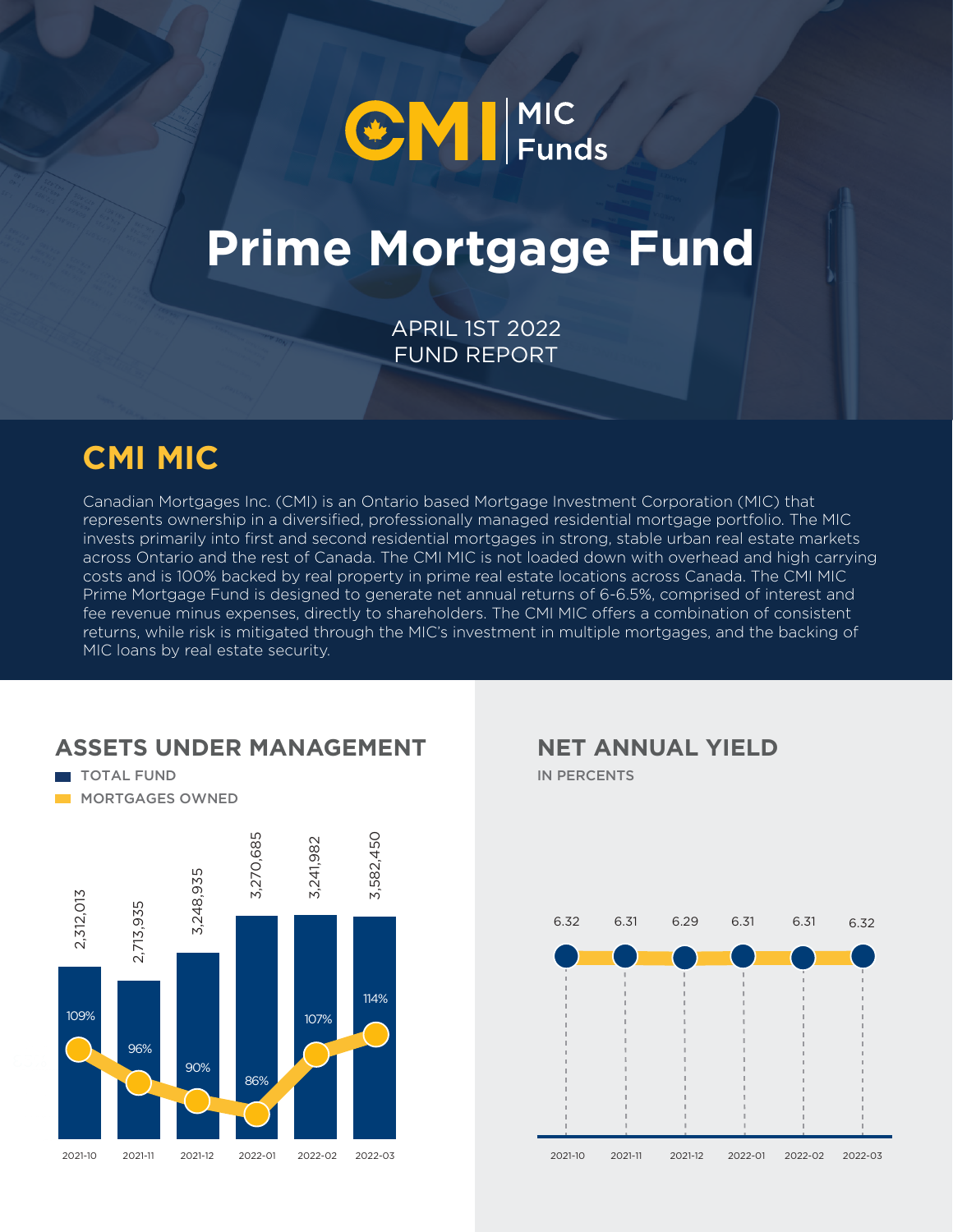### **How Do We Invest?**

The CMI MIC is a Class "A" pure-play investment vehicle focused solely on high quality mortgage investments. Investors' capital is incorporated in a pool of mortgages that is then provided to end-borrowers. Some of the advantages of a MIC include:

Investment in the CMI MIC Prime Mortgage Fund can be made in either cash or registered funds via a qualified trustee.

 $\sqrt{\phantom{a}}$  Tends to have higher yields than other yield based investments on a risk-adjusted basis (please refer to 'Risk Factors'in the Offering Memorandum).

Funds deposited in the CMI MIC Prime Mortgage Fund are exchanged for shares proportionate to the investor's capital investment (\$1 preferred share for every \$1 invested in the MIC).

 $\sqrt{ }$  Each preferred share entitles the investor to a share of mortgage income earned by the MIC. Shares are RRSP, TFSA, RESP, RRIF and LIRA eligible.

 $\checkmark$  Targeted annual rate of return between 6% and 6.5%, paid monthly.

 $\blacktriangledown$  Shares may be redeemed without penalty after 12 months with 30 days notice in advance of the quarterly redemption period.

 $\blacklozenge$  Shares in the CMI MIC Prime Mortgage Fund are offered via registered securities dealers and issued contingent upon the investor qualifying.

|                         | $2021 - 10$ | 2021-11   | $2021 - 12$ | 2022-01   | 2022-02   | 2022-03   |
|-------------------------|-------------|-----------|-------------|-----------|-----------|-----------|
| # Mortgages             | 13          | 13        | 15          | 15        | 15        | 19        |
| W.Avg Interest Rate     | 7.24%       | 7.08%     | 6.90%       | 6.96%     | 6.81%     | 6.71%     |
| Avg Loan Size           | 193,137     | 208,764   | 216,596     | 218,046   | 231,483   | 214,481   |
| Mortgages Owned (\$)    | 2,510,781   | 2,713,935 | 3.248.935   | 3,270,685 | 3,472,250 | 4,075,132 |
| <b>Invested Capital</b> | 2,312,013   | 2,813,248 | 3,614,486   | 3,815,729 | 3.241.982 | 3.582.450 |

#### **MORTGAGE INFORMATION - LAST 6 MONTHS**

W.Avg = Weighted Average Gross Interest Rate

#### **INVESTORS AND DIVIDENDS**

|                    | $2021-10$ | 2021-11 |        |        |        | 2021-12 2022-01 2022-02 2022-03 |
|--------------------|-----------|---------|--------|--------|--------|---------------------------------|
| # Investors        | 24        | 25      |        | 28     |        |                                 |
| \$ Total dividends | 16.204    | 17.946  | 22.733 | 23.935 | 20.962 | 24.705                          |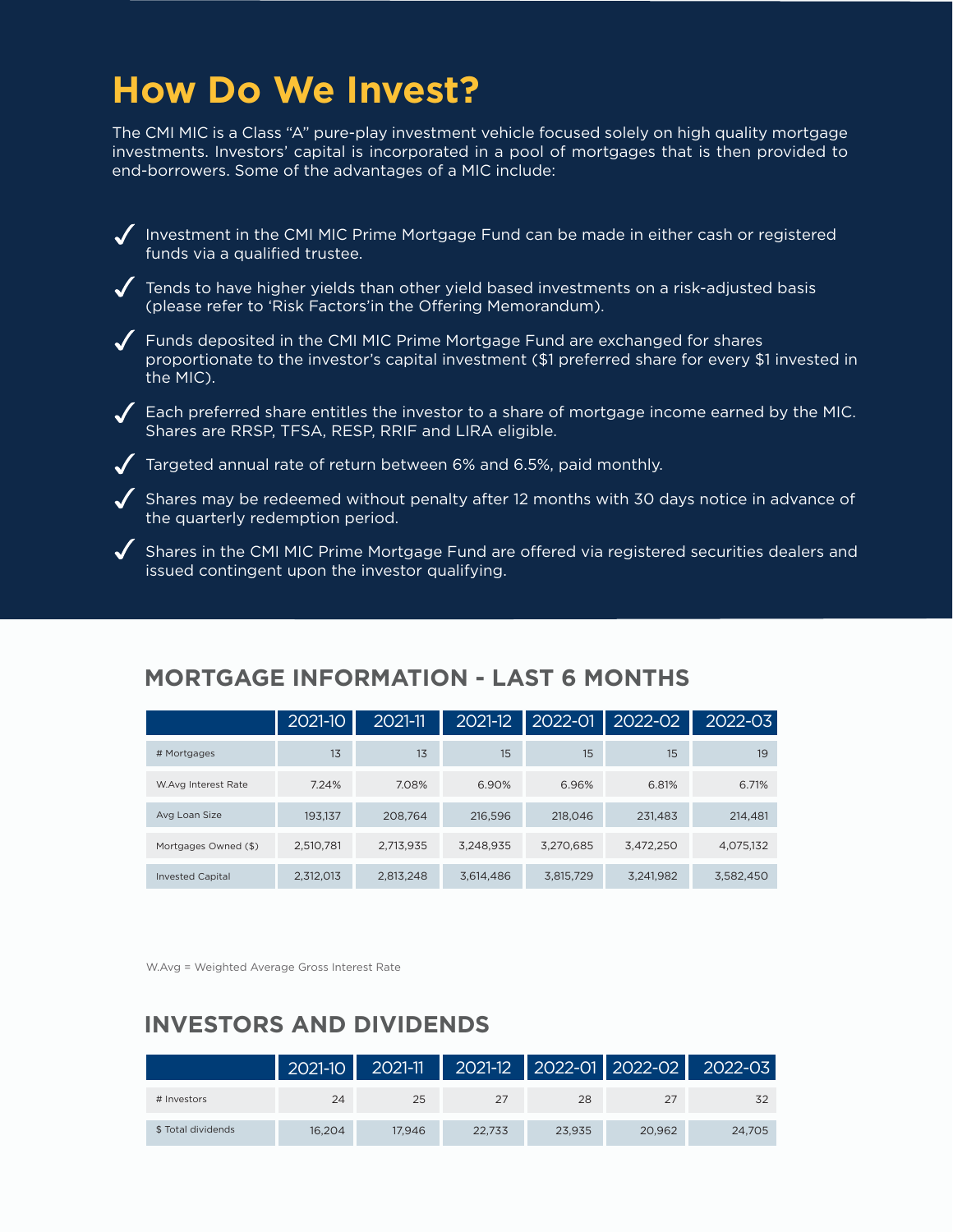#### **WEIGHTED AVERAGE LOAN-TO-VALUE**

(IN PERCENTS)



#### **MORTGAGE ALLOCATION PER BUILDING TYPE**



#### **MORTGAGE ALLOCATION PER SECURITY POSITION**

2022-03



## **Risk Mitigation**

CMI's diversified mortgage portfolio is based on a diligent assessment of risk and underwriting guidelines, allowing investors to enjoy consistent long-term growth while actively seeking to minimize risk exposure. CMI mitigates risk through a combination of the following practices:

- Concentrating on stable, high-growth and recession resistant residential market across Canada.
- Maintaining a diversified pool of mortgages with no single loan exceeding more than 10% of the book value.
- Targeting moderate-risk mortgages while striving for a weighted-average portfolio loan-to-value of 65%.
- Strict mortgage origination guidelines backed by expert underwriters that assess each property's liquidity, equity growth projections and the ability of the applicant to service the debt.
- Confirming residential property value through professional appraisers and experienced local realtors.
- MIC maintains an appropriate amount of cash so that existing investors can make redemptions of their principal amount in any given year.
	- \* The corporation will maintain a pool of diversified mortgages with no single loan exceeding more than 10% once the corporation's present value of mortgages exceeds 5 million dollars.